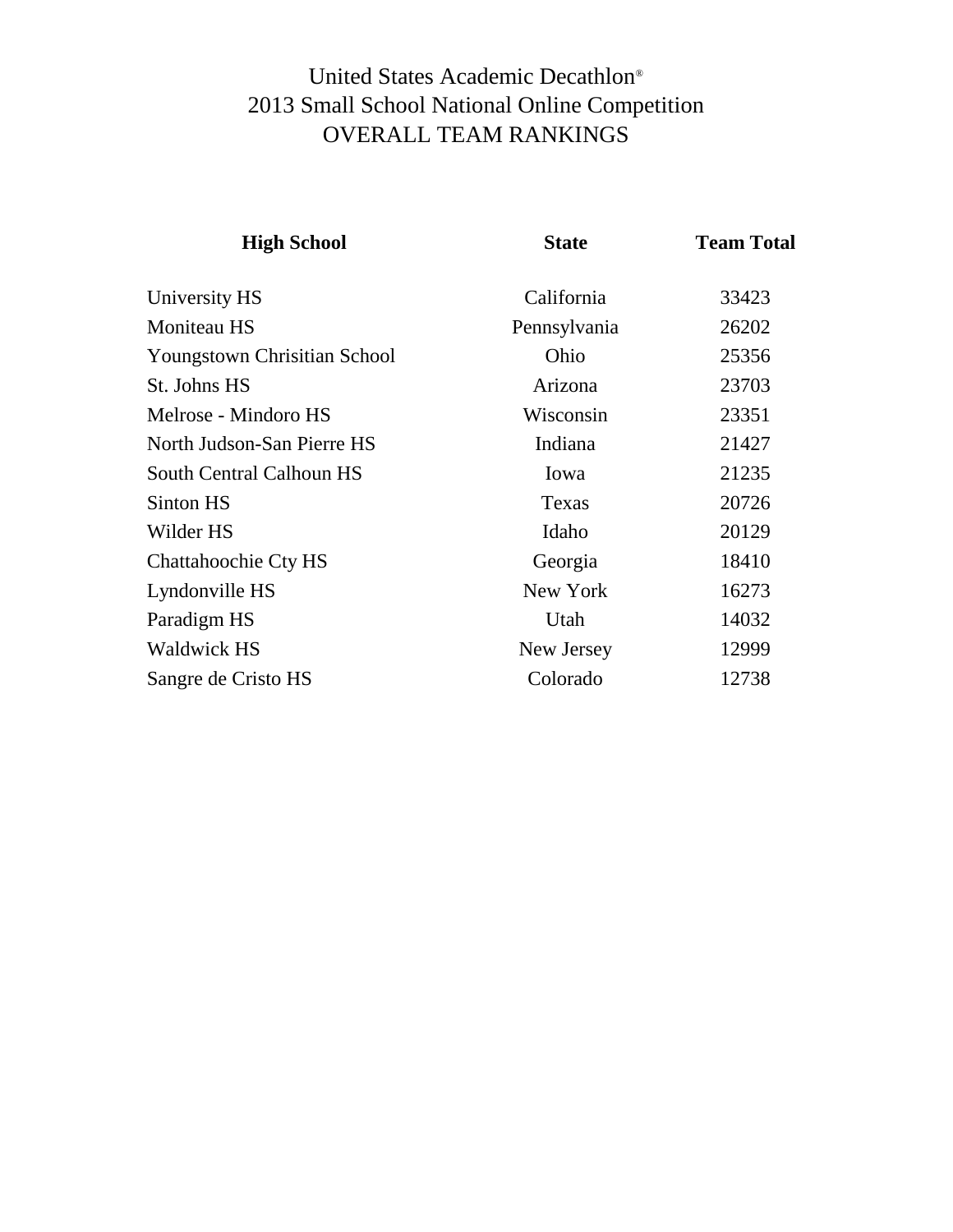## United States Academic Decathlon® 2013 Small School National Online Competition Overall Top Scoring Students

### **Honors**

| Christopher Gu         | University HS                  | California | 6576 |
|------------------------|--------------------------------|------------|------|
| <b>Charlie Spirtos</b> | <b>Youngstown Christian HS</b> | Ohio       | 5911 |
| Rosamond Herling       | University HS                  | California | 5875 |

#### **Scholastic**

| <b>Richard Martinez</b> | University HS | California   | 5139 |
|-------------------------|---------------|--------------|------|
| Omoshola Aleru          | University HS | California   | 4964 |
| Amanda Mock             | Moniteau HS   | Pennsylvania | 4606 |

### **Varsity**

| <b>Samuel Barretto</b> | University HS | California   | 6084 |
|------------------------|---------------|--------------|------|
| Jake Taciuch           | Moniteau HS   | Pennsylvania | 5435 |
| Adam Cooke             | University HS | California   | 4785 |